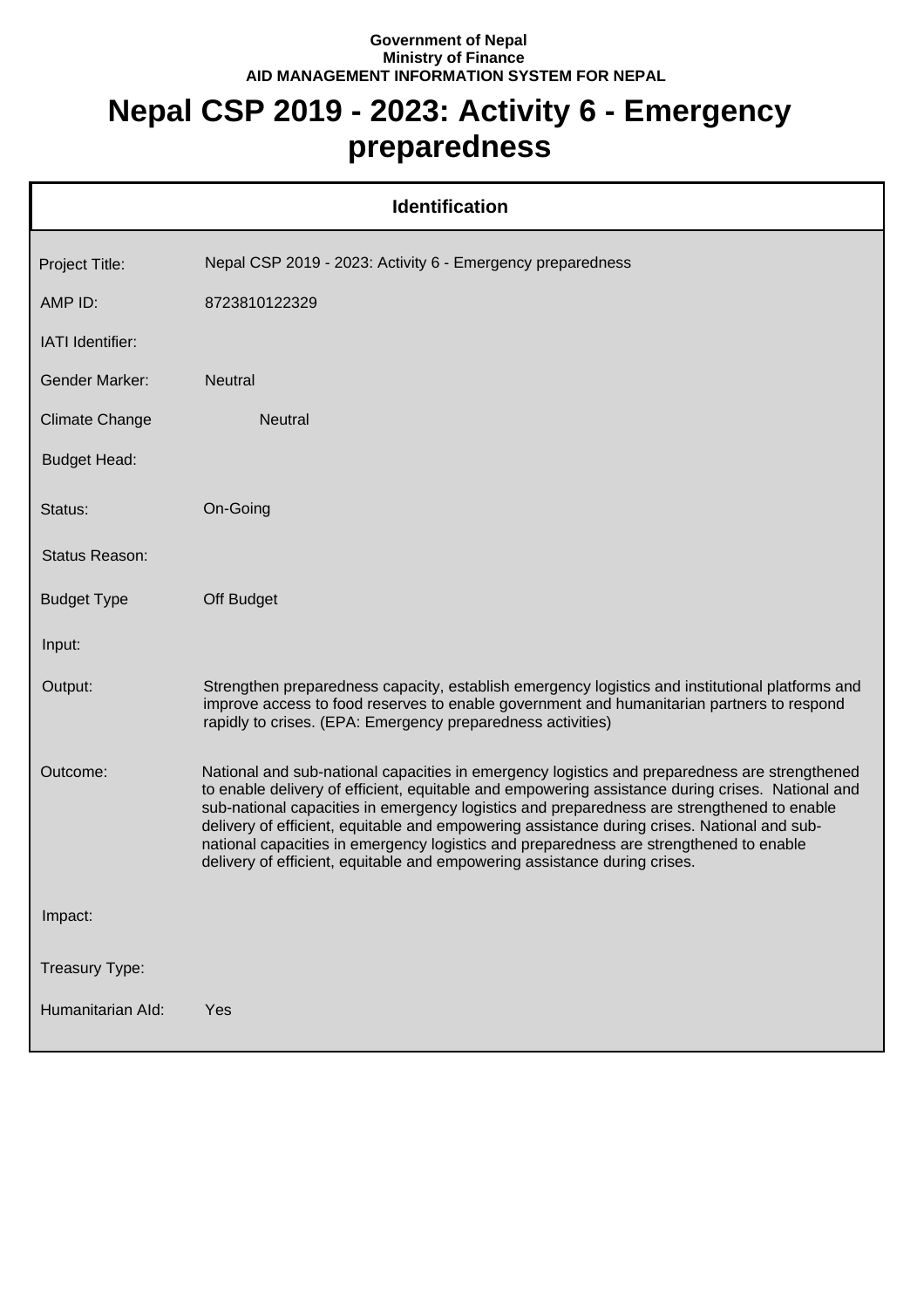| Location     |            |  |
|--------------|------------|--|
| Location     | Percentage |  |
| <b>NEPAL</b> | 100.0%     |  |

| <b>Sector</b>                          |            |  |
|----------------------------------------|------------|--|
| Sector                                 | Percentage |  |
| Nepal Sector Classification INDUSTRY 0 | 30.0%      |  |
| Nepal Sector Classification SUPPLY 0   | 40.0%      |  |
| Nepal Sector Classification COMMERCE 0 | 30.0%      |  |

| <b>Implementing/Executing Agency</b>        |        |  |  |
|---------------------------------------------|--------|--|--|
| <b>Implementing Agency</b>                  |        |  |  |
| World Food Programme                        | 100.0% |  |  |
| <b>Executing Agency</b>                     |        |  |  |
| World Food Programme                        | 100.0% |  |  |
| <b>Responsible Organization</b>             |        |  |  |
| Ministry of Industry, Commerce and Supplies | 100.0% |  |  |
| Donor                                       |        |  |  |
| World Food Programme                        | 0.0%   |  |  |

| <b>Funding</b>              |                       |                    |                               |            |                     |
|-----------------------------|-----------------------|--------------------|-------------------------------|------------|---------------------|
| Transaction<br>Date         | Type of<br>Assistance | Mode of<br>Payment | Post Earthquake<br>Assistance | Commitment | <b>Disbursement</b> |
| <b>World Food Programme</b> |                       |                    |                               |            |                     |
| <b>UNDISBURSED BALANCE</b>  |                       | null               |                               |            |                     |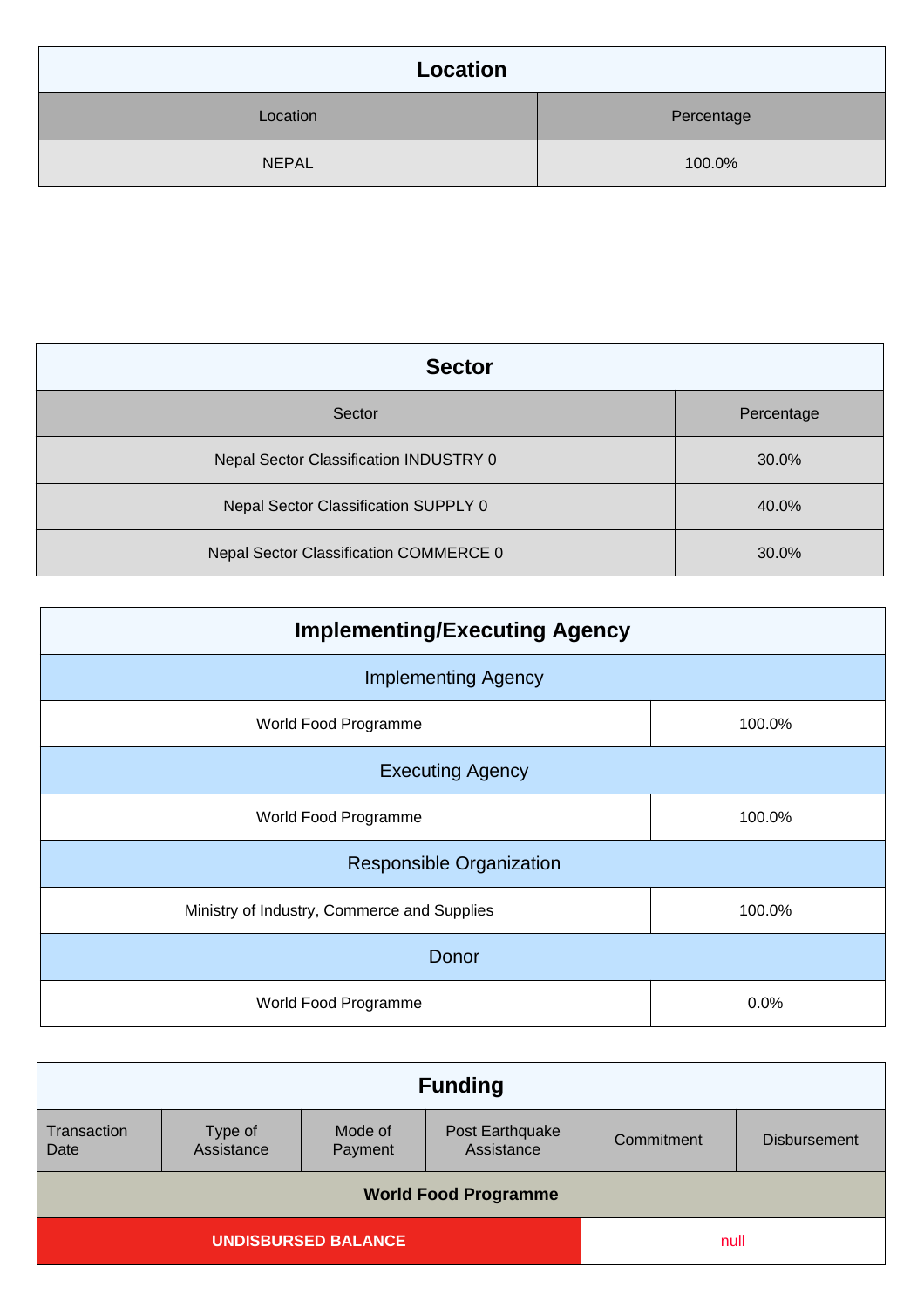| Transaction<br>Date          | Type of<br>Assistance | Mode of<br>Payment    | Post Earthquake<br>Assistance | Commitment | <b>Disbursement</b> |
|------------------------------|-----------------------|-----------------------|-------------------------------|------------|---------------------|
|                              |                       |                       | <b>Actual</b>                 |            |                     |
| 6/30/2019                    | Grant Aid             | Cash                  | No                            | 0          | 187,854             |
| 12/31/2019                   | <b>Grant Aid</b>      | Cash                  | No                            | 1,604,632  | 1,146,561           |
| 5/31/2020                    | Grant Aid             | Cash                  | No                            | 0          | 315,719             |
| 7/31/2020                    | Grant Aid             | Cash                  | No                            | 0          | 52,822              |
| 12/31/2020                   | <b>Grant Aid</b>      | Cash                  | No                            | 2,884,808  | 536,456             |
| 7/15/2021                    | <b>Grant Aid</b>      | Cash                  | No                            | 0          | 1,026,771           |
| 12/31/2021                   | <b>Grant Aid</b>      | Cash                  | No                            | 1,775,866  | 749,635             |
| 4/23/2020                    | <b>Grant Aid</b>      | <b>Direct Payment</b> | No                            | 649,607    | 0                   |
| 7/31/2020                    | <b>Grant Aid</b>      | <b>Direct Payment</b> | No                            | 0          | 19,845              |
| <b>Total</b>                 |                       |                       | 6,914,913                     | 4,035,663  |                     |
| Total (World Food Programme) |                       |                       | 6,914,913                     | 4,035,663  |                     |
| <b>UNDISBURSED BALANCE</b>   |                       |                       | 2,879,250                     |            |                     |

## **Progress Achieved**

Progress Achieved:

Key Problems:

Steps Taken to Solve Problems: